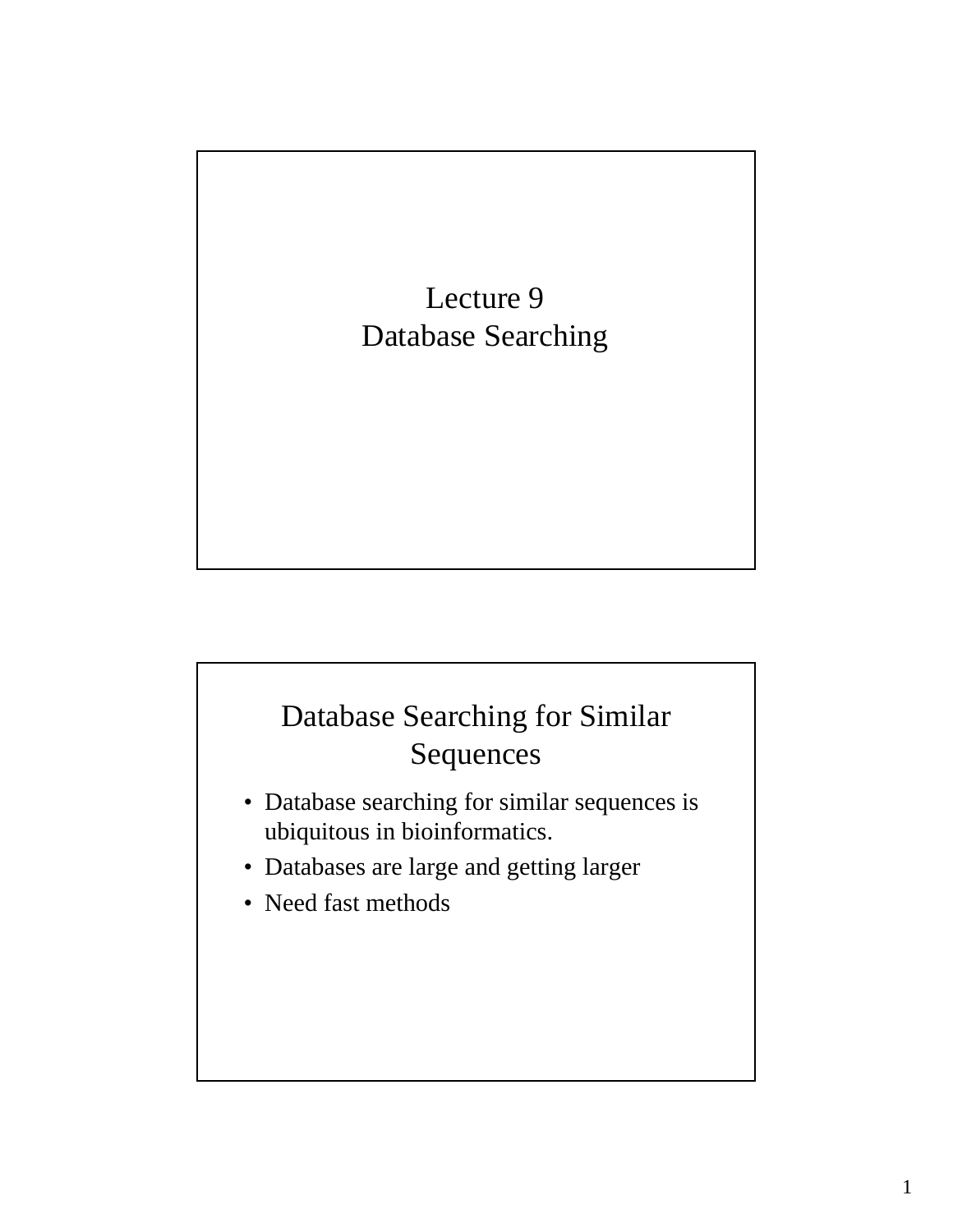#### Types of Searches • Sequence similarity search with query sequence • Alignment search with profile (scoring matrix with gap penalties) • Serch with position-specific scoring matrix representing ungapped sequence alignment • Iterative alignment search for similar sequences that starts with a query sequence, builds a multiple alignmnet, and then uses the alignment to augment the search • Search query sequence for patterns representative of protein families

From Bioinformatics by Mount

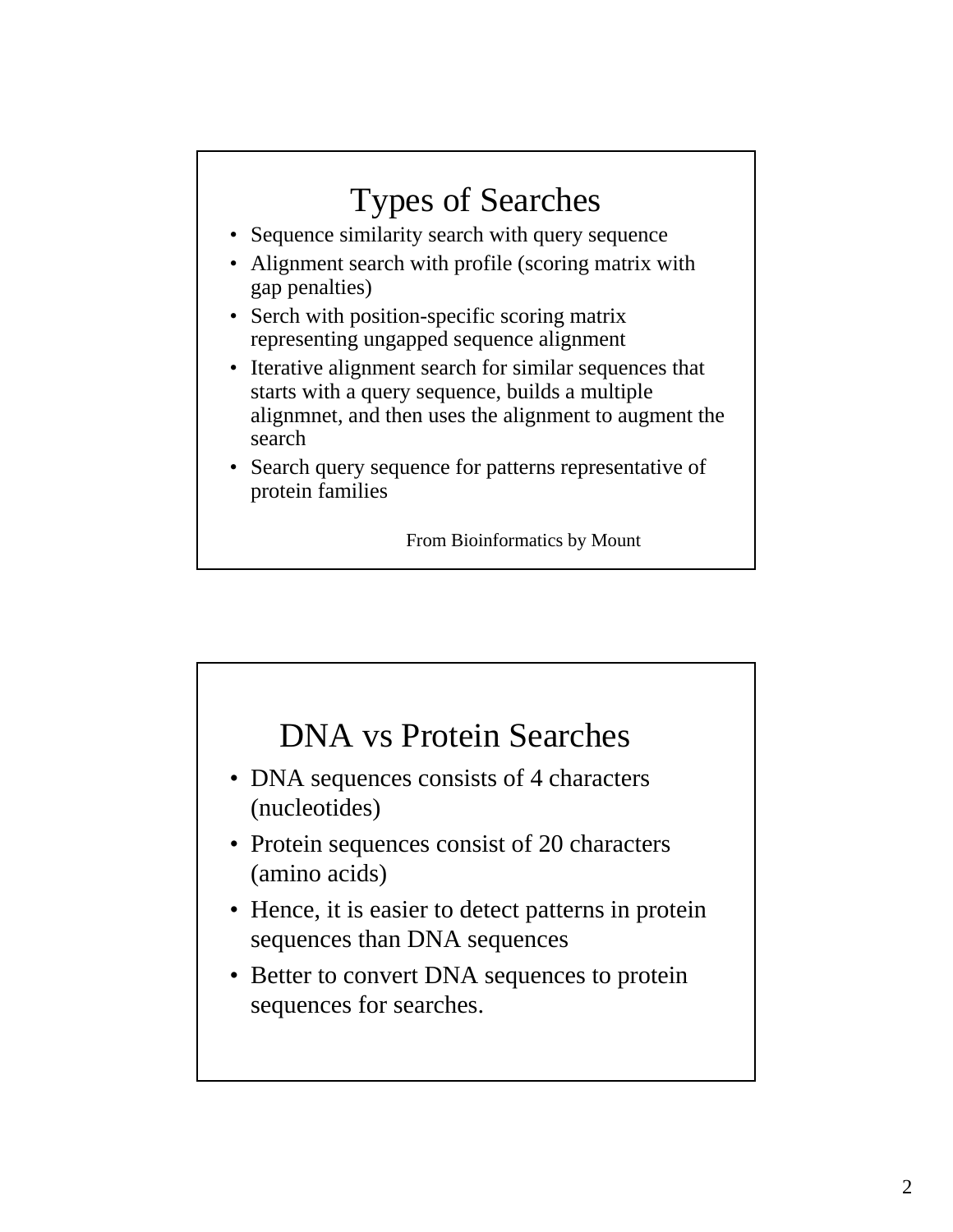#### Database Searching Efficacy

- To evaluate searching methods, selectivity and sensitivity need to be considered.
- Selectivity is the ability of the method not to find members known to be of another group (i.e. false positives).
- Sensitivity is the ability of the method to find members of the same protein family as the query sequence.



- Easier to identify protein families by sequence similarity rather than structural similarity. (same structure does not mean same sequence)
- Use the appropriate gap penalty scorings
- Evaluate results for statistical significance.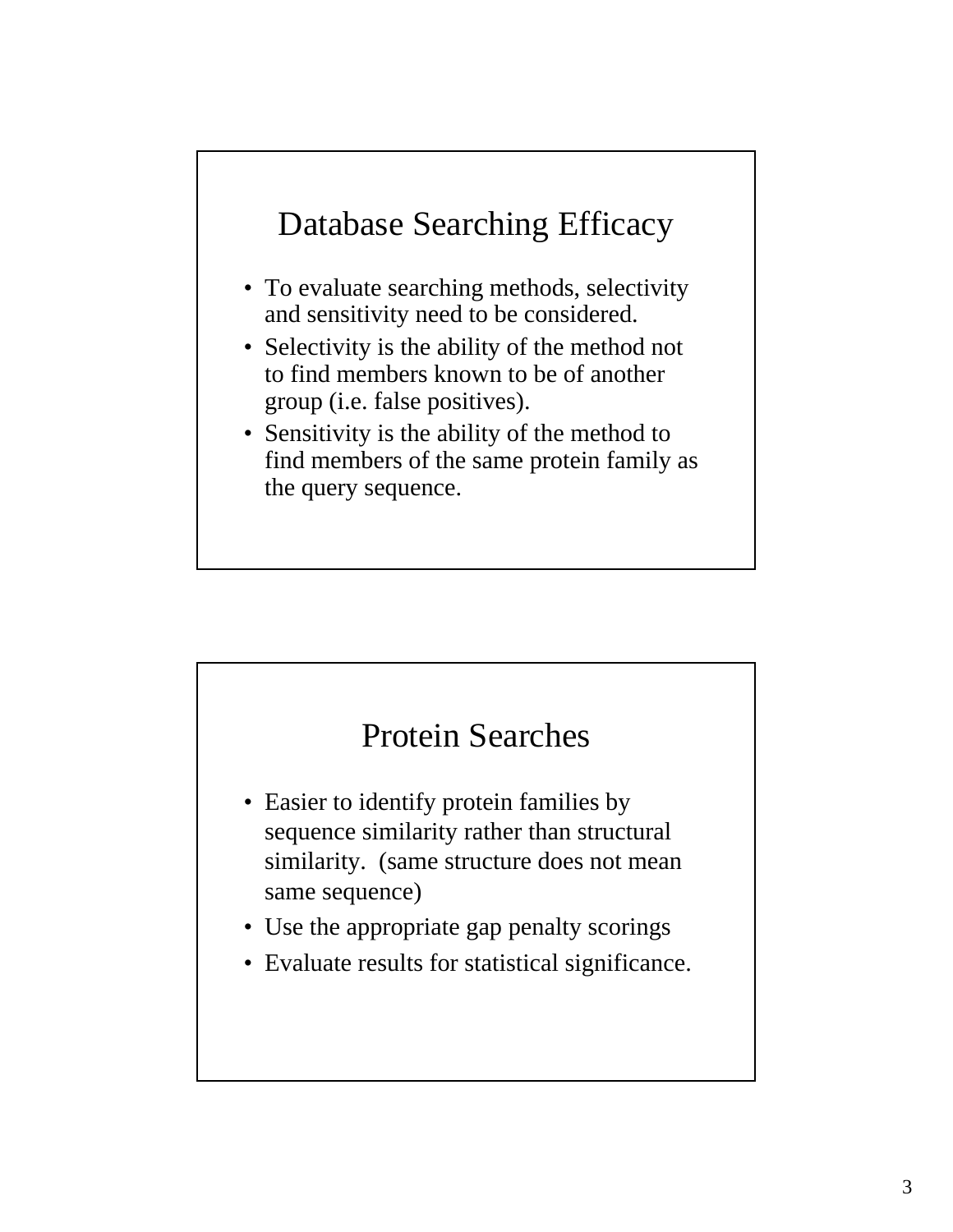# History

- Historically dynamic programming was used for database sequence similarity searching.
- Computer memory, disk space, and CPU speed were limiting factors.
- Speed still a factor due to the larger databases and increase number of searches.
- FASTA and BLAST allow fast searching.

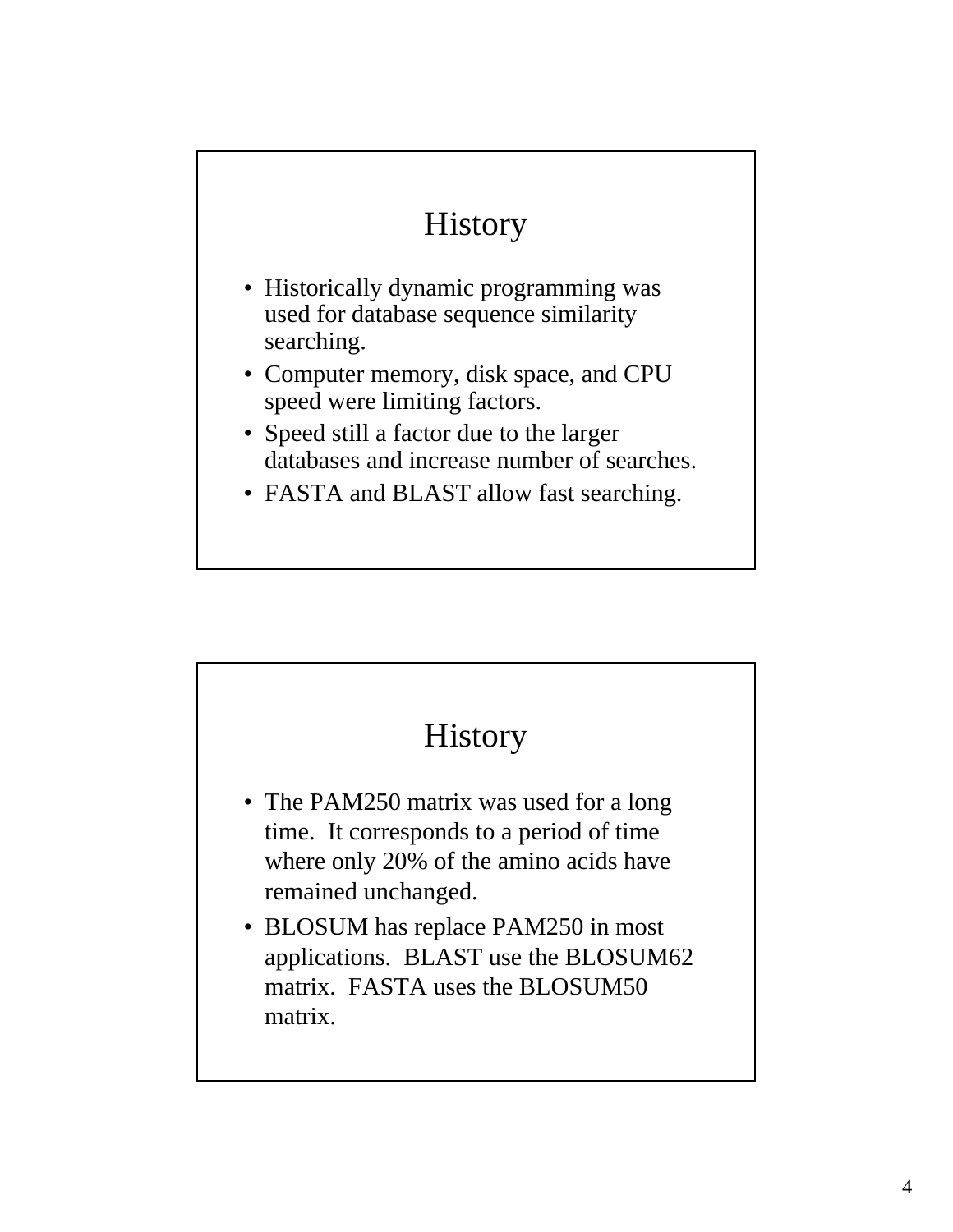# Search Tools

- Similarity Search Tools – Smith-Waterman Searching
- Heuristic Search Tools
	- FASTA
	- BLAST

#### Dynamic Programming

- Use Smith-Waterman algorithm or an improvement thereof for local alignment.
- Compares individual characters in the fulllength sequence
- Slower but more sensitive than FASTA or BLAST
- Finds optimal Alignment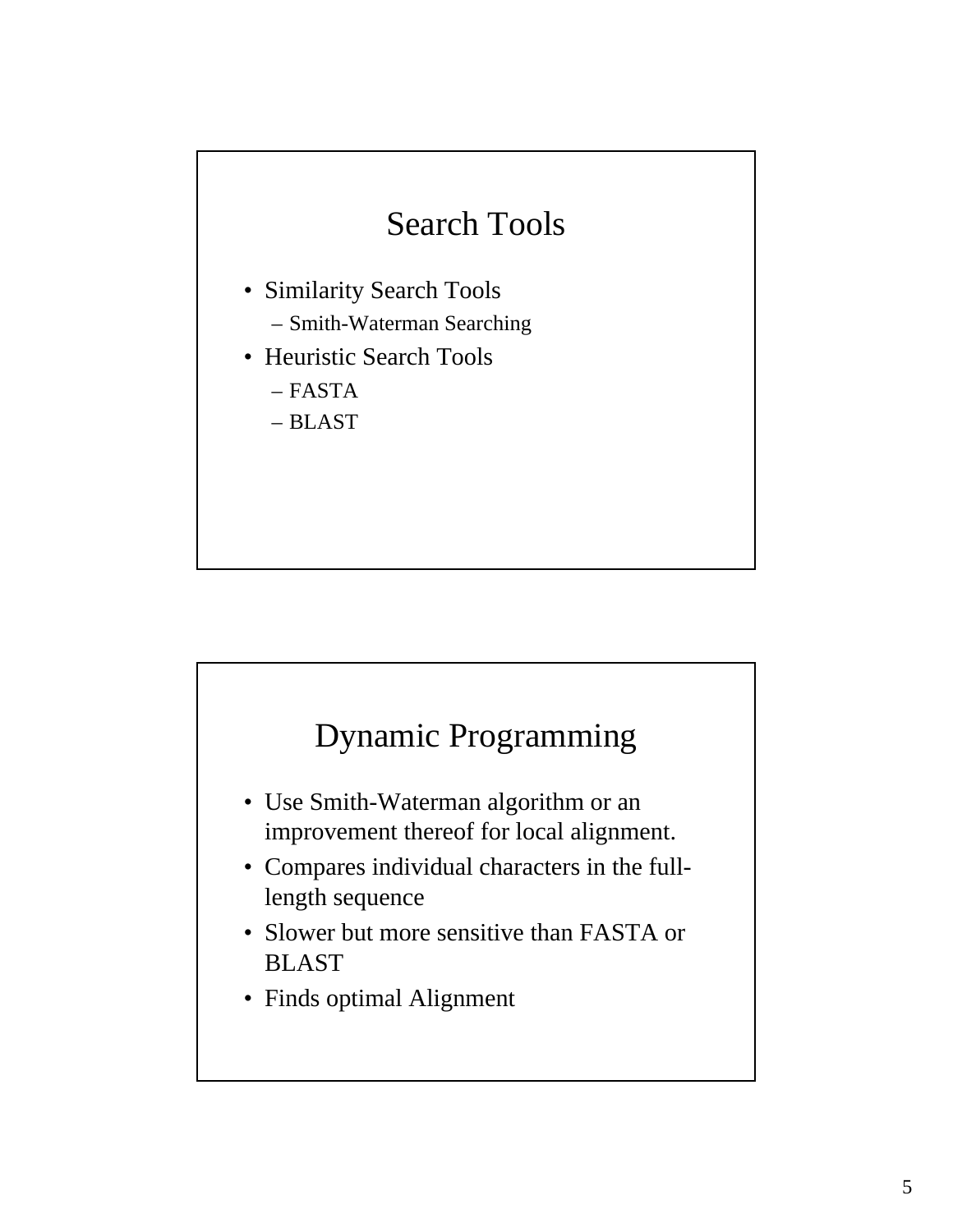# FASTA

- Fast alignment of pairs of protein or DNA sequences
- Searches for matching sequence patterns or words called k-tuples corresponding to  $\hat{k}$  consecutive matches in both sequences
- Local alignments are build based on these matches.
- Better for DNA searches than BLAST (k-tuple can be smaller than minimum of 7 for BLAST)
- No guarantee of finding exactly optimal alignment

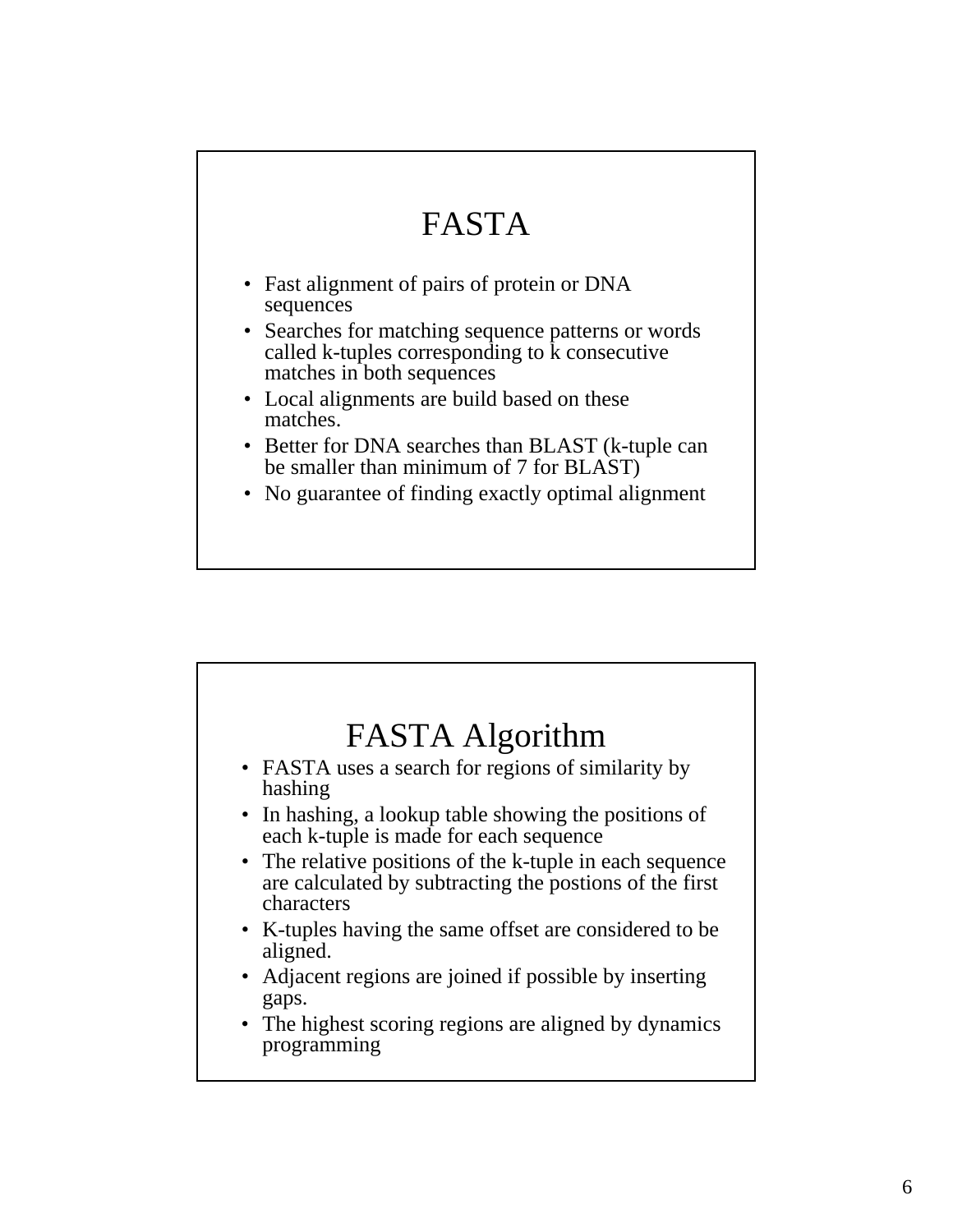# FASTA Algorithm

- The number of comparisons increases linearly with the average sequence length
- In dynamic programming and dot plots, the number of comparisons increases as the cube or square of the length, respectively.

#### Significance of FASTA Searches

- The average score is plotted against the log of the average sequence length in each length range.
- A line is fit with linear regression and the zscore is the number of standard deviations from the fitted line.
- A statistical distribution of alignment scores can be used to determine probabilities.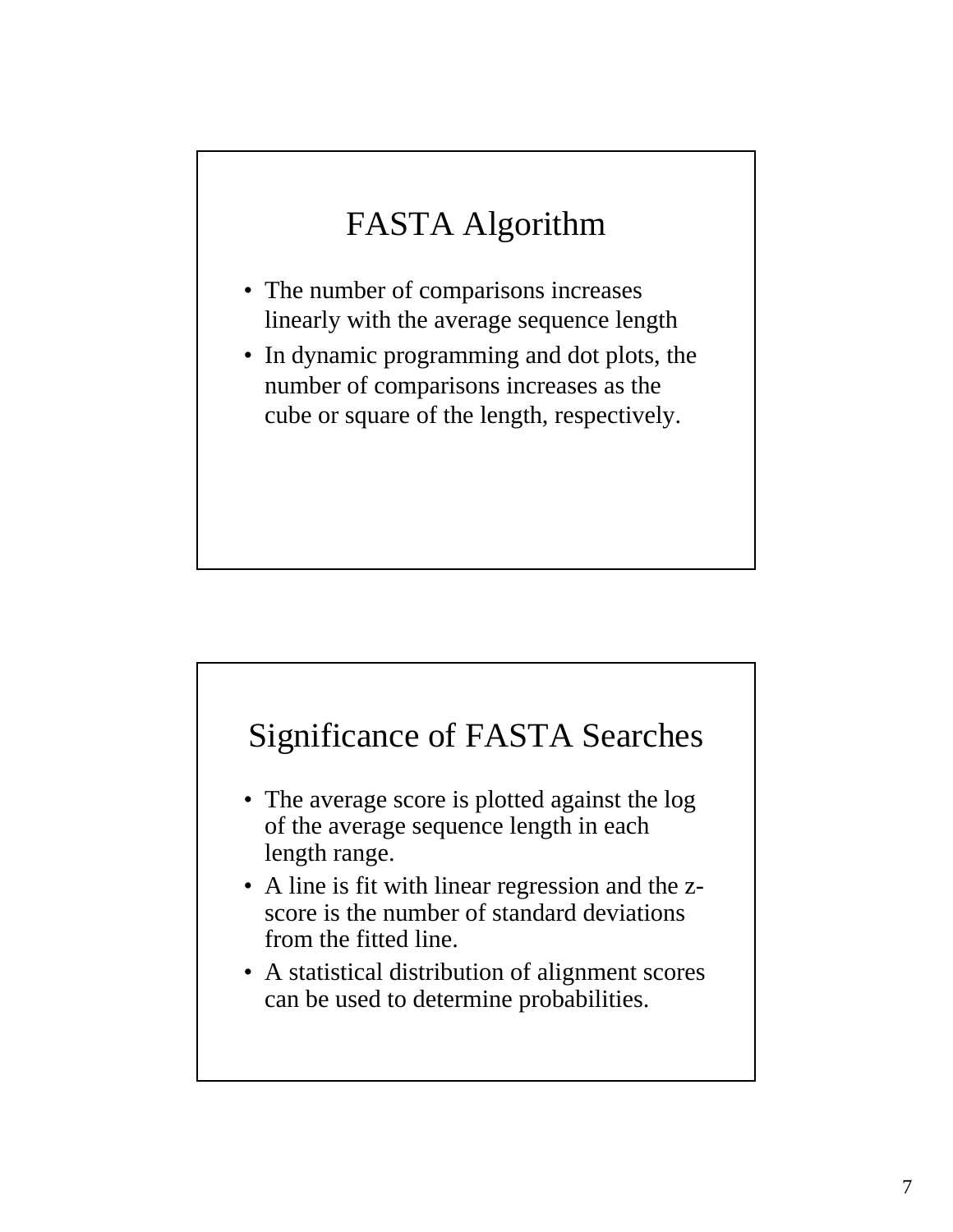# Versions of FASTA

- There are many versions of FASTA
- FASTA compares like query sequence to library
- TFASTA compares unlike query sequence to library
- FASTF/TFASTF short fragments
- FASTX/FASTY compares DNA in all forward reading frames

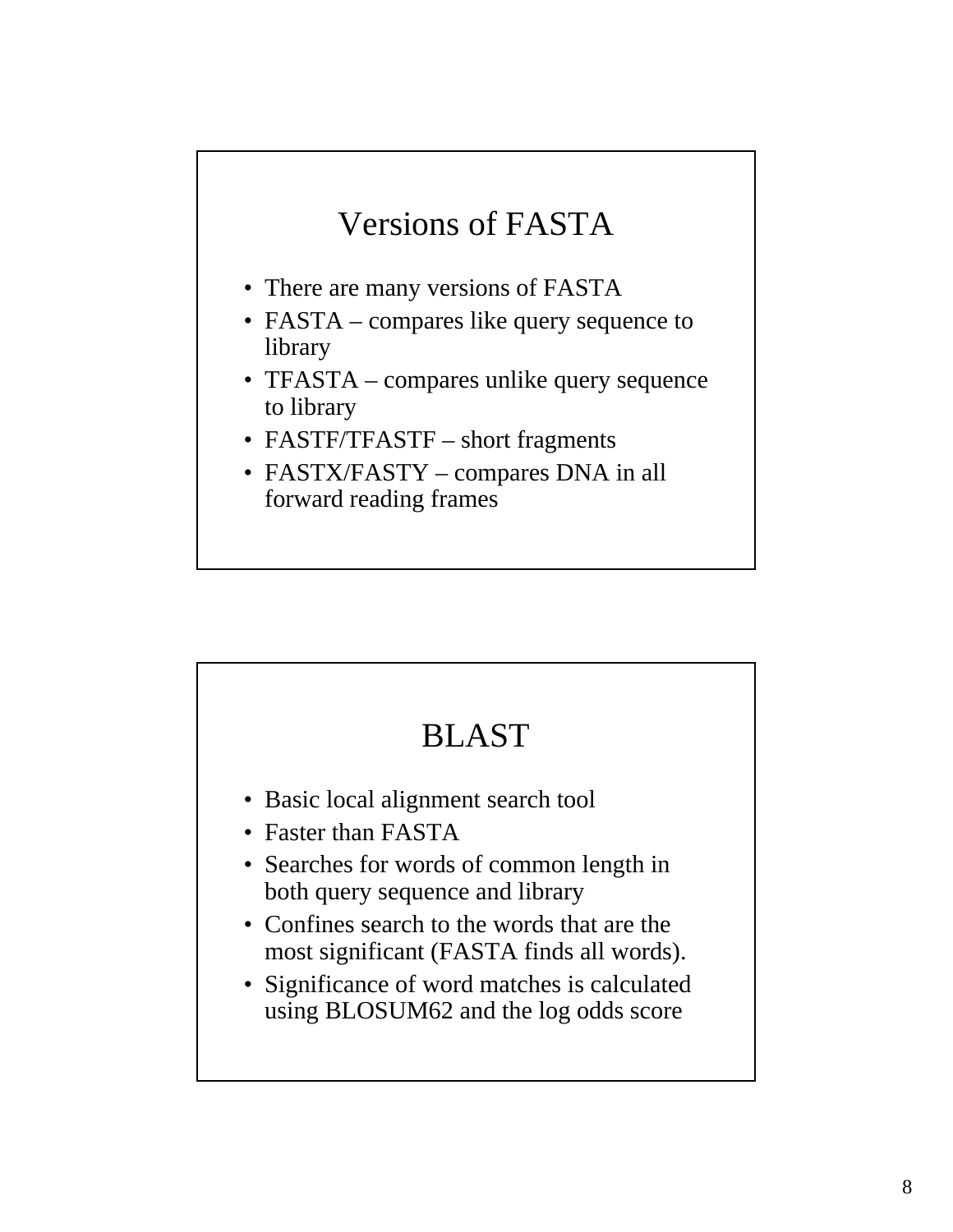# BLAST Algorithm

- The query sequence if filtered to remove regions of low complexity (not useful for meaningful sequence alignments)
- A list of 3 character words in the query sequence is made stepping forward on character at a time
- The query sequence words are evaluated for an exact match with a word in the database (log odds scores using BLOSUM62)

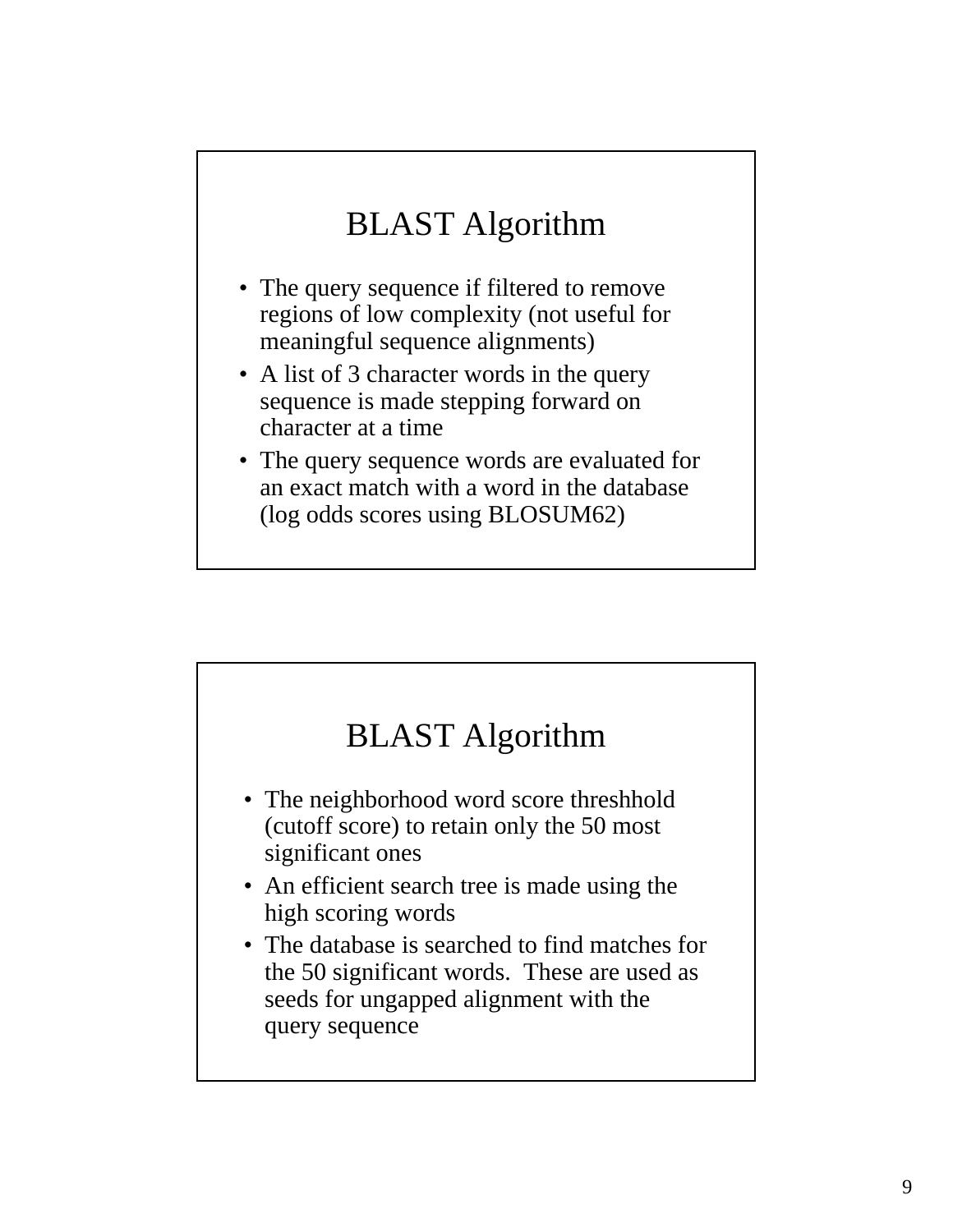# BLAST Algorithm

- The alignments are extended as long as the similarity score increases and if overlap, they are combined.
- These high-scoring segment pairs are matched in the entire database and listed
- The statistical significance for these are calculated

#### Database Searching with a Scoring Matrix or Profile

- A combination of dynamic programming, genetic algorithms or hidden Markov models can be used to extract patterns from a multiple sequence alignment
- Pattern finding and statistical methods (expectation minimization and Gibbs samplng) can be used also
- Example: PROFILE HMM